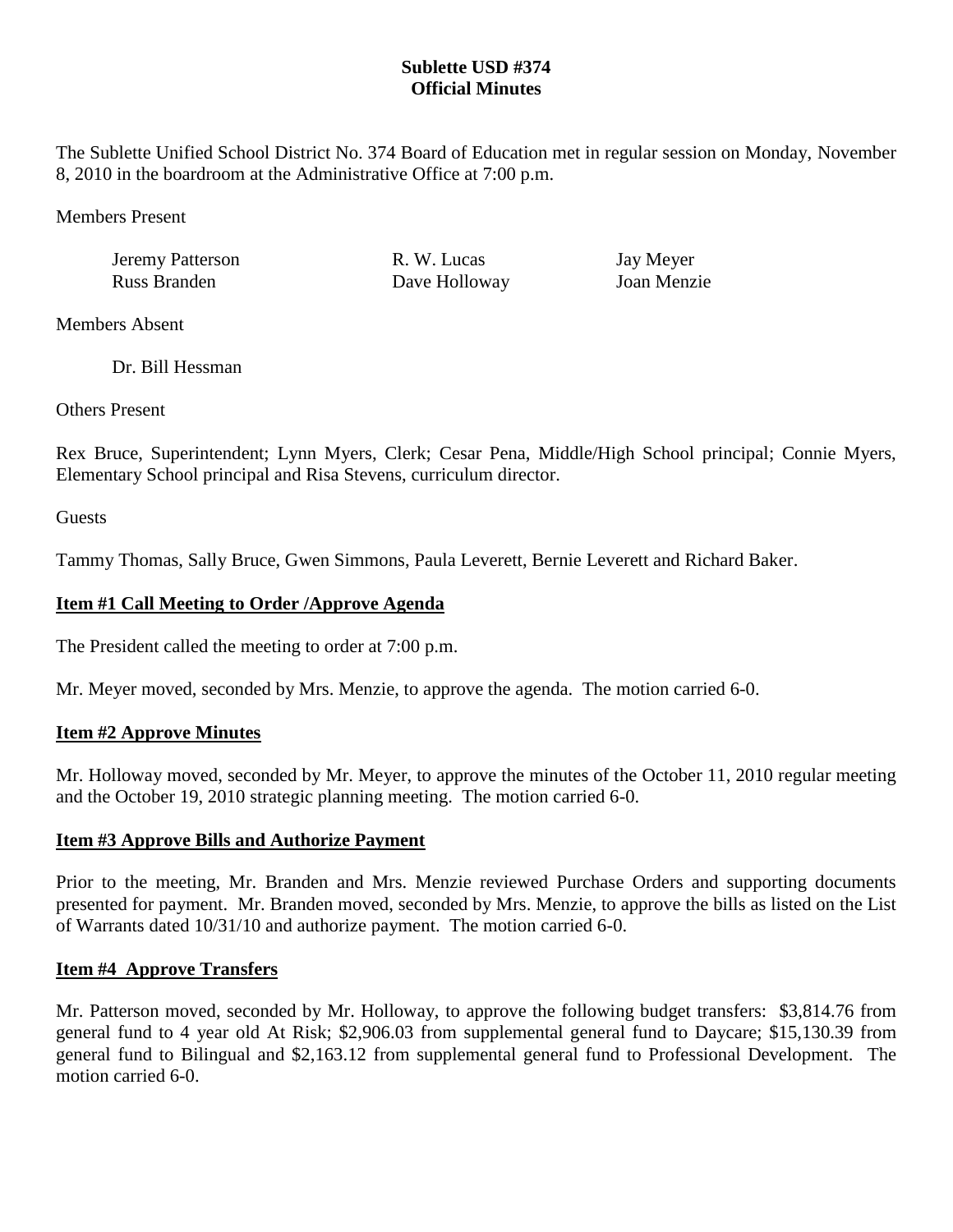Board Minutes Page 2 November 8, 2010

## **PUBLIC FORUM**

There was no public forum.

### **Reports**

#### Curriculum

Mrs. Stevens gave the curriculum report. She presented the Middle School/High School, School Improvement Team who reported on the successes of the programs they have implemented to help students succeed.

#### **Principals**

Mr. Pena informed the board that Derek Birney, Anna Messerly, Jolene Williams, Gentry Hibbard and Karsyn Meairs were honored at the KU Honor Scholars meeting in Liberal. He also told the board that Travis Powell had been inducted into National Honor Society and the musical "The Spelling Bee" would be presented November 19 and 20, 2010.

Mrs. Myers informed the Board that the Elementary School enrollment on November 8th was 295 students. She stated that 151 students were served by ESL, Title I Reading and Title I math with the following breakdown:

ESL - 116 in room, 42 pull out Title 1 - Math 40 Title I Reading - 71

The week's events at the Elementary School are: Tuesday - Title 1 Parent Meeting; Wednesday - Site Council; grades K-3 will attend the play at Satanta; Thursday - grades 4-6 will attend the play at Satanta; Veterans Day Program will be at 2:00 p.m.; Friday - Second Annual Science Fair.

#### SWPRSC/HPEC

Mr. Meyer gave the SWPRSC report. Mr. Lucas gave the HPEC report.

Superintendent:

Mr. Bruce discussed using I-Pads or laptop computers for paperless board meeting. Mr. Bruce also discussed the possibility of contracting with a company USD 480 uses to do their "e-rate". It was the consensus of the board to pursue a contract with this company.

### **Item #5 Goal Setting/Strategic Planning**

The board discussed plans for the Thursday, November 11, 2010 Goal Setting/Strategic Planning meeting with selected community members at Southwest Plains Regional Service Center.

#### **Item #10 Miscellaneous**

### KASB Convention December 3-5, 2010 Wichita